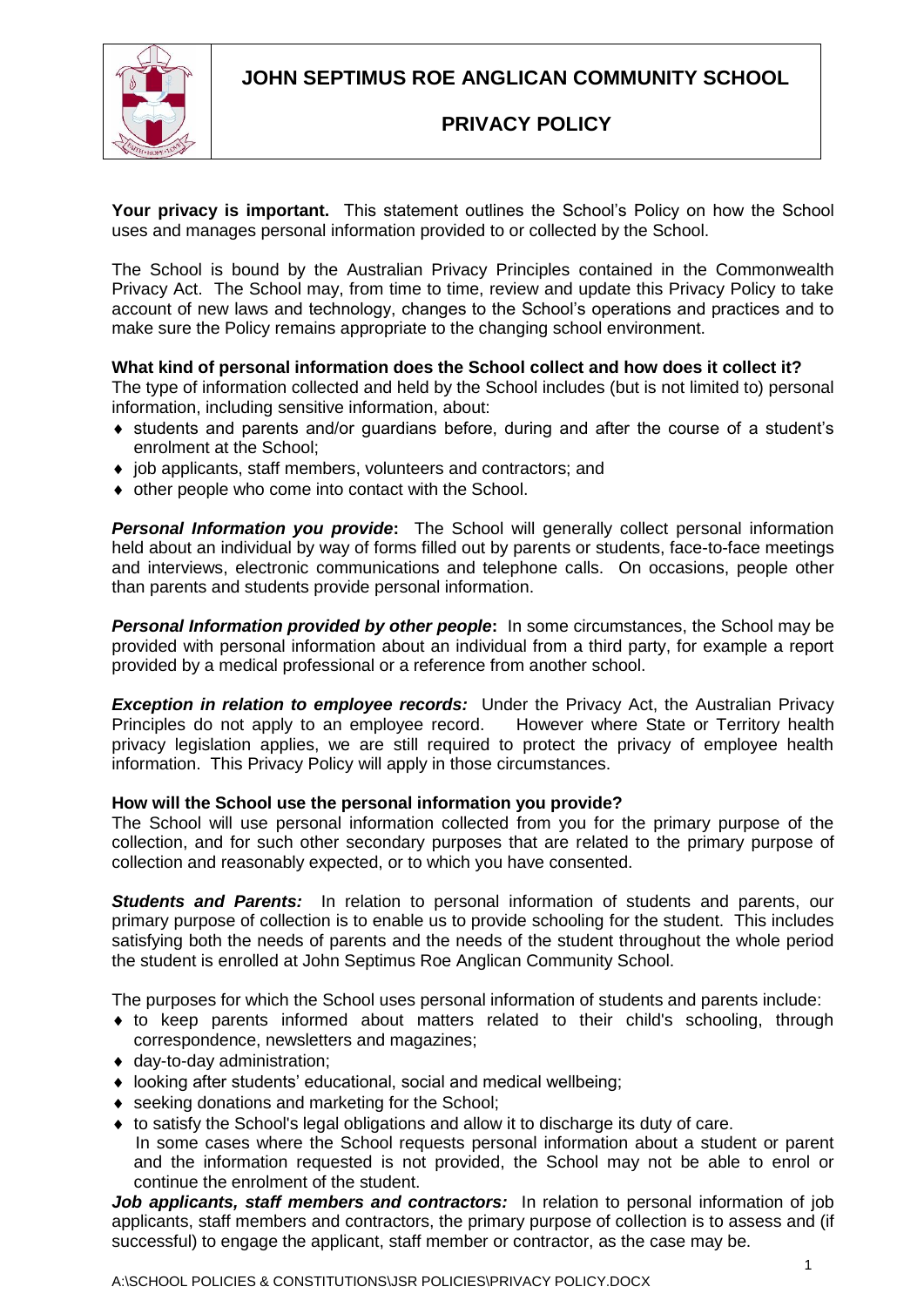The purposes for which the School uses the personal information of job applicants, staff members and contractors include:

- $\bullet$  in administering the individual's employment or contract, as the case may be;
- $\bullet$  for insurance purposes;
- ◆ seeking funds and marketing for the School;
- to satisfy the School's legal obligations, for example, in relation to child protection legislation.

*Volunteers:* The School also obtains personal information about volunteers who assist the School in its functions or conduct associated activities, such as the Parents and Friends Association, Friends of Performing Arts and the Old Scholars Association to enable the School and the volunteers to work together.

*Marketing and Fundraising:* The School treats marketing and seeking donations for the future growth and development of the School as an important part of ensuring that the School continues to be a quality learning environment for both students and staff. Personal information held by the School may be disclosed to an organisation that assists in the School's fundraising.

Parents, staff, contractors and other members of the wider School community may from time to time receive fundraising information. School publications, like newsletters and magazines, which include personal information, may be used for marketing purposes.

#### **Who might the School disclose personal information to?**

The School may disclose personal information, including sensitive information, held about an individual to:

- ◆ another school:
- government departments;
- ◆ medical practitioners;
- people providing services to the School, including specialist visiting teachers and sports coaches;
- recipients of School publications, like newsletters and magazines;
- ◆ Parents; and
- anyone you authorise the School to disclose information to. **Sending information overseas:** The School will not send personal information about an individual outside Australia without:
- $\bullet$  obtaining the consent of the individual (in some cases this consent will be implied); or
- otherwise complying with the Australian Privacy Principles.

#### **How does the School treat sensitive information?**

In referring to 'sensitive information', the School means: information relating to a person's racial or ethnic origin, political opinions, religion, trade union or other professional or trade association membership, sexual preferences or criminal record, that is also personal information; and health information about an individual.

Sensitive information will be used and disclosed only for the purpose for which it was provided or a directly related secondary purpose, unless you agree otherwise, or the use or disclosure of the sensitive information is allowed by law.

### **Management and security of personal information**

Our staff members are required to respect the confidentiality of students and Parents' personal information and the privacy of individuals. The School has in place steps to protect the personal information that it holds from misuse, loss, unauthorised access, modification or disclosure by use of various methods including locked storage of paper records and access rights to computerised records controlled by passwords

Access to the School's information is restricted to employees who require the information to provide our services to you.

#### **Notification of Data Breach**

If the School discloses your personal information without your permission and not in accordance with this policy, and such breach is likely to result in serious harm, we will notify you and the Office of the Australian Information Commissioner (OAIC). If there is unauthorised access to our information systems and this breach is likely to result in harm, we will notify

A:\SCHOOL POLICIES & CONSTITUTIONS\JSR POLICIES\PRIVACY POLICY.DOCX